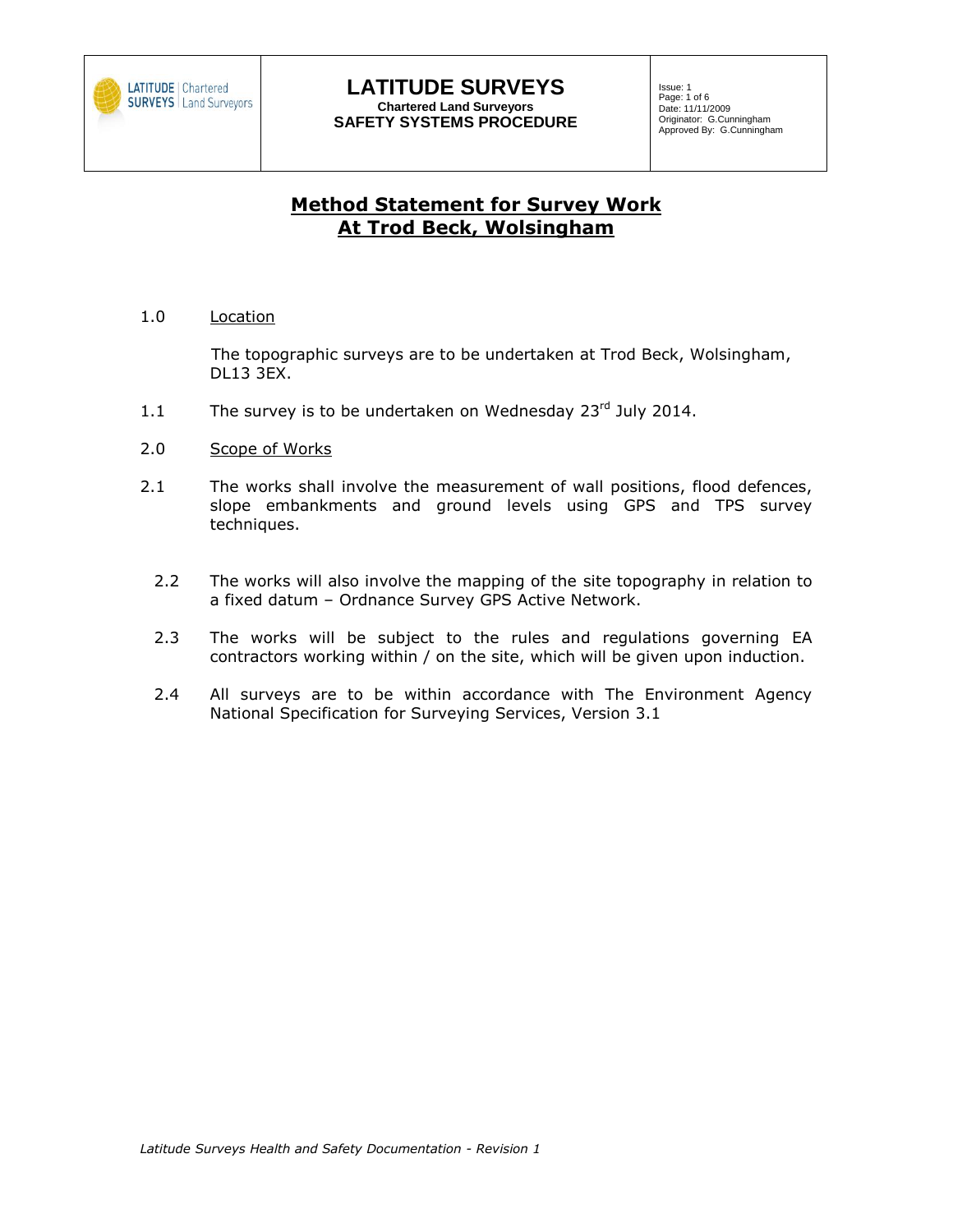

## 3.0 Hazards Identified

The hazards to working in the environment are to be set out in the risk assessment, these are briefly (but not limited to):

- Underfoot Conditions: Slip/Trip Hazards;
- Moving Vehicles/Machinery.
- Overhead Services.
- Stockpiles.
- Open Water Bodies Adjacent to site.
- Vegetation.
- Public Vehicles.
- 3.1 Latitude Surveys shall ensure that all survey personnel shall wear appropriate PPE, including Orange High-Visibility Vests/Coats, Hard-Hats and Safety Boots with Steel Mid-Soles/Toe caps and gloves if required.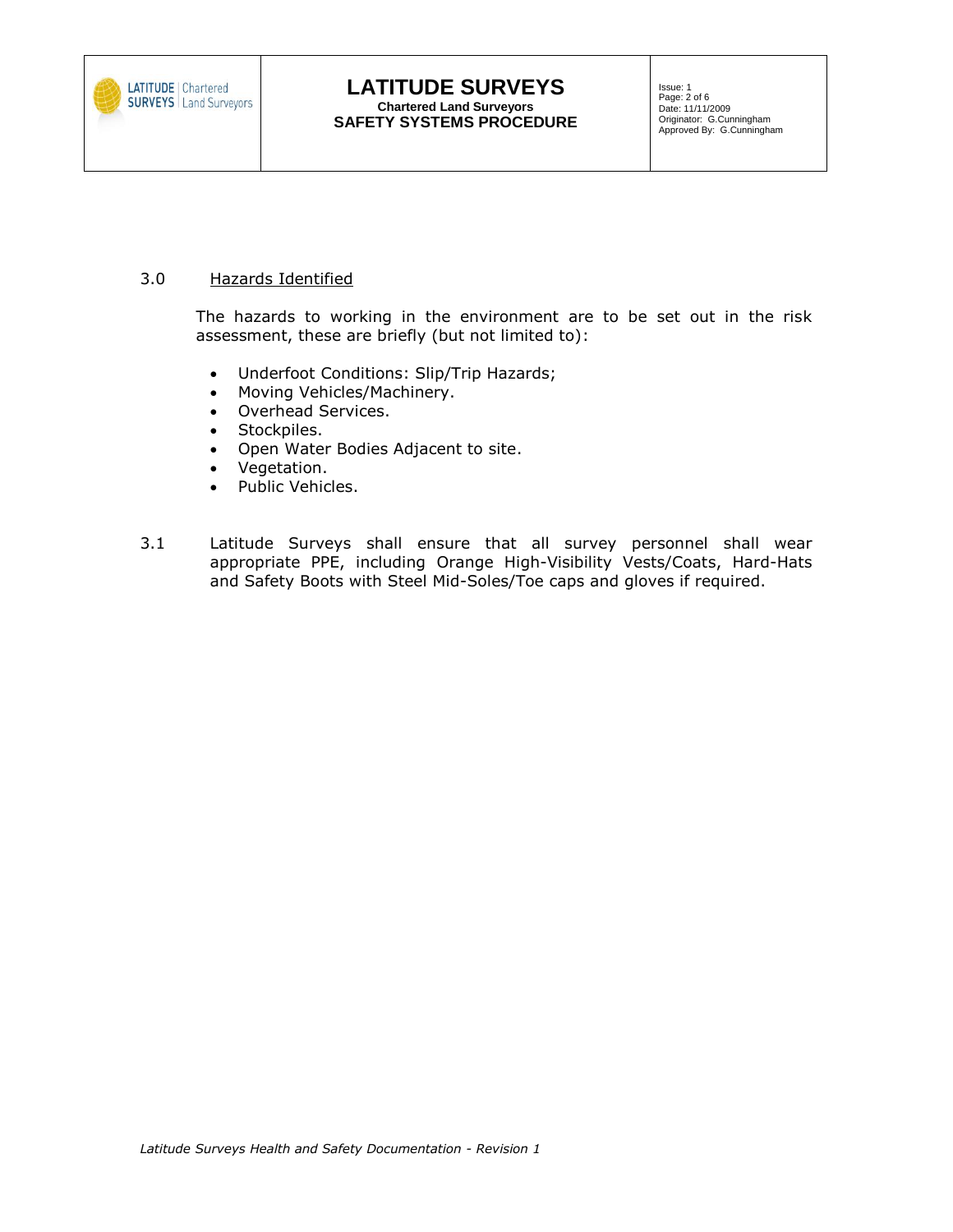

**Environmental Protection Arrangements** 

- 4.1 **Water Pollution / Water Quality** No effluent or waste-water shall be generated as a result of the proposed work activities.
- 4.2 **Air Pollution / Air Quality** (Dust, Smoke, Vapours, Others) No items of plant or processes shall be used which could emit air pollution, or produce dust that could be a nuisance.
- 4.3 **Noise and Vibration Nuisance -** The proposed work activities shall not produce noise or vibration.
- 4.4 **Contaminated Land and Waste** (Discovery of contaminated land, contaminated arisings, waste management, special waste) - No waste materials shall be produced as a result of the proposed work activities. The proposed work activities shall not disturb any contaminated land or materials that may be present.
- 4.5 **Ecology** (vegetation clearance, protected species and sites, nesting birds, noxious and invasive plants) - It is not envisaged that there shall be any requirement to clear dense vegetation.
- 4.6 **Archaeology and Built Heritage** The proposed work activity shall not disturb any archaeological remains that may be present.
- 4.7 **Hoarding and Lighting Arrangements –** In accordance with the on-site traffic management health and safety requirement.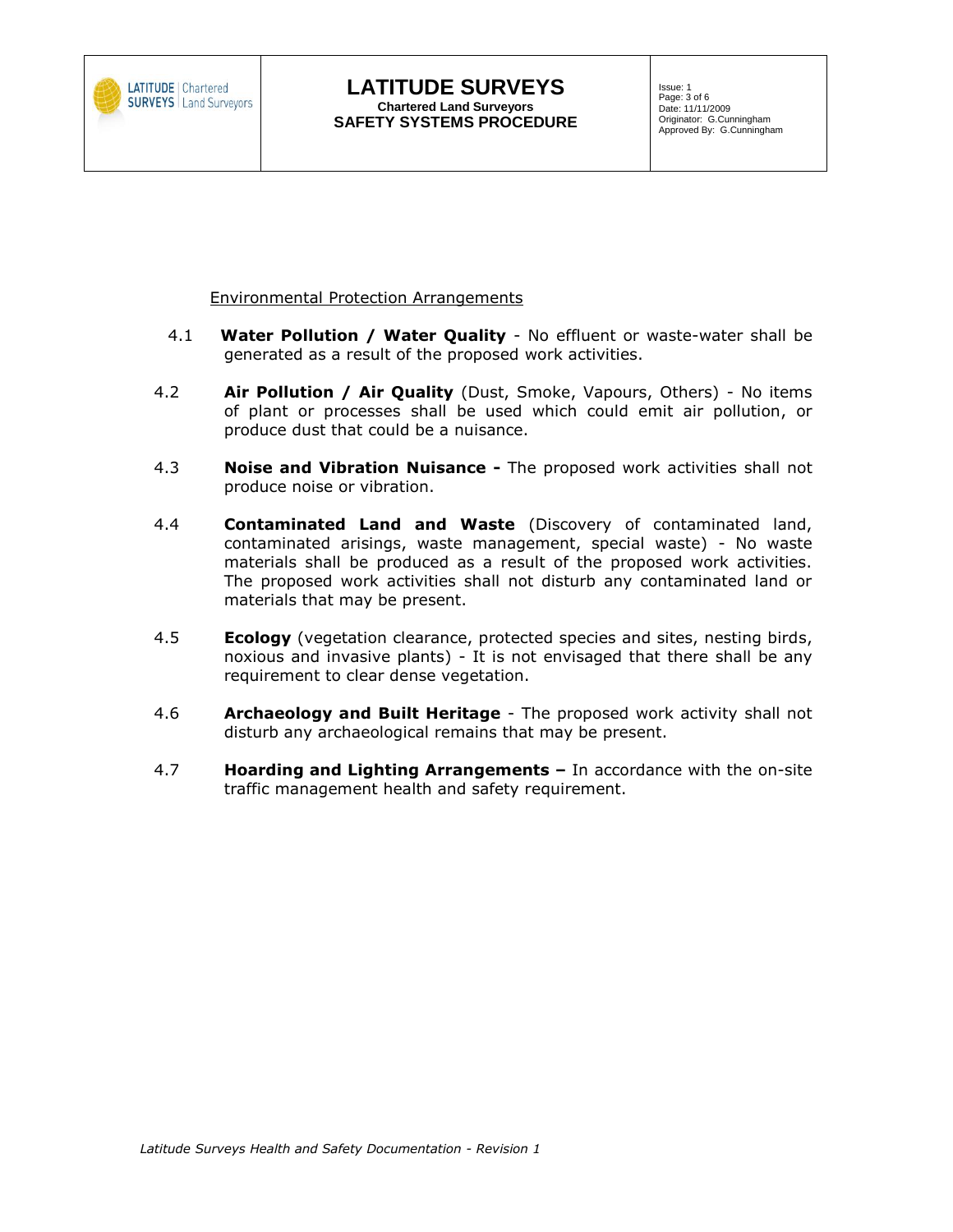

Issue: 1 Page: 4 of 6 Date: 11/11/2009 Originator: G.Cunningham Approved By: G.Cunningham

# 5.0 Working Methods

- 5.1 All survey work is to be undertaken by the surveyors using both GPS Survey receivers and Robotic Total Stations.
- 5.2 Enough detail is to be surveyed as to ascertain the general topography of the site. Level detail to be taken at 10 meter intervals.
- 5.3 All survey instrumentation shall be positioned to minimise inconvenience to the works and shall be so situated that the workforce shall not be at risk of injury due to the above.
- 5.4 Where applicable, the surveyor shall follow safety guidelines laid down by the site management staff. The surveyor shall work within the 'zone of safety' at all times, and remain in constant contact with the site management team.
- 5.5 The surveyor shall establish survey control in positions necessary to enable all relevant data to be collected.
- 5.6 New control stations shall be installed, marked, and prepared on station description sheets, in accordance with client specifications. They shall be positioned in GPS friendly areas, where on open view of the sky exists, to minimise cycle slips, multipath, and other interference. Markers shall be road nails or ground anchors as appropriate to the surface to which they are installed.
- 5.7 The following equipment shall be used to undertake the survey:
	- **Leica GS15 GNSS receivers**
	- **Leica Smart Rover GPS system.**
	- **Leica TS15 Total Station.**

One GPS base station shall be established at a central location in the survey area (unless otherwise instructed). This should be in an open area with a clear sky view, as described above.

5.8 The survey is to be tied into OS Net, by means of Leica Smart Net.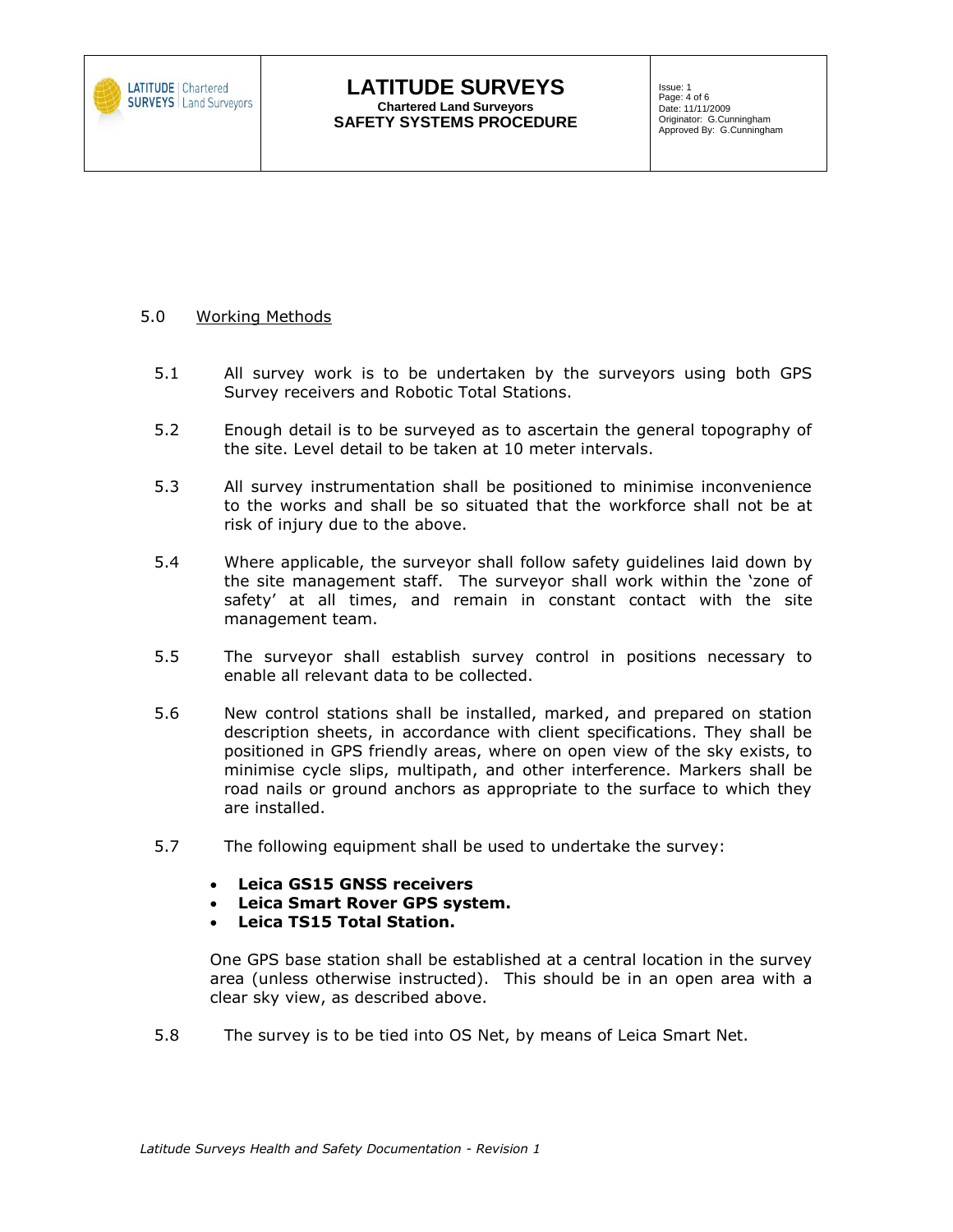

- 5.9 Roving GPS receivers shall establish a network of control stations around the perimeter of the site. They shall log data in rapid-static mode at a rate applicable to achieve the accuracy required.
- 5.10 For detail work, Real Time Kinematic (RTK) techniques shall be used for data collection, but only within the area of the transformation described above.
- 5.11 Any further extension of the transformation shall by extended by establishing a minimum of two control points within the extension boundary.
- 5.12 For total station work, the instrument is to be set up over a known point, referenced to another known point, and a check measurement observed and recorded. The collection of topographic detail is to proceed in a systematic manner as to allow the rapid collection of data and ensure the safety of the surveyor.
- 5.13 If the survey requires the data to be tied into Ordnance Survey datum, then the Ordnance Survey GPS RTK network shall be used (if a data signal can be obtained). The GS15 receiver will obtain correctional data using Leica Geosystems "Smart Net" correction service, allowing the surveyor to measure on the OS projection on site.
- 5.14 All control stations shall be observed for at least two epochs of 3 minutes each, separated by at least 20 minutes. The control stations will employ either the quick-release tripod or wooden tripod for stability.